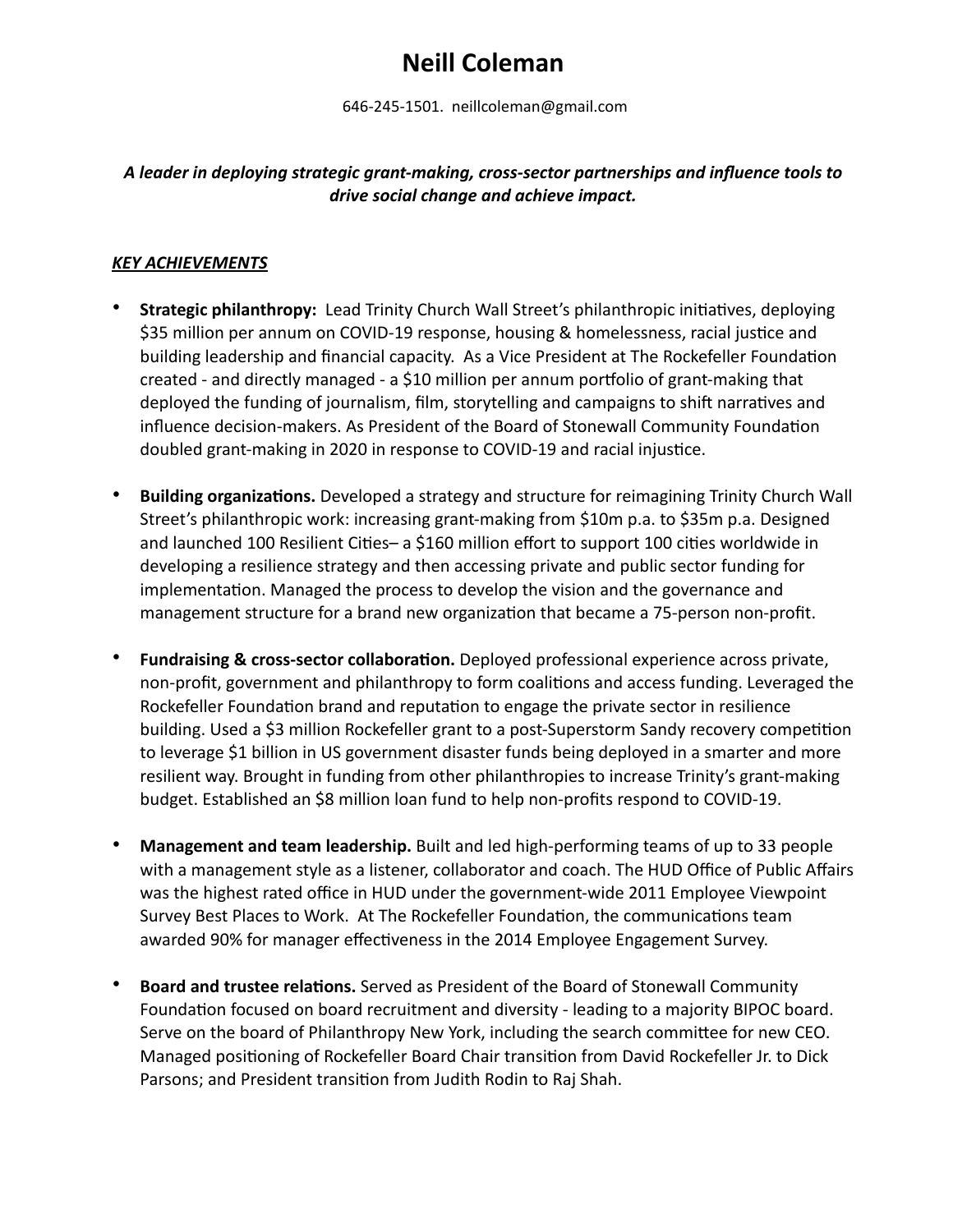## *PROFESSIONAL & LEADERSHIP EXPERIENCE*

#### **Trinity Church Wall Street**

## **Executive Director, Trinity Church Wall Street Philanthropies (2021- ) Chief Philanthropy Officer (2018 - 2021)**

- Lead Trinity's philanthropic work, focusing on housing & homelessness, racial justice and building leadership and financial capacity.
- Developed a strategy and structure for reimagining Trinity's philanthropic work, growing giving from \$10 million p.a. to \$35 million p.a. in two years.
- Built a team of 24 that awards grants and makes impact investments in NYC and globally.

## **Mission Magnified (2017 -)**

## **Principal**

Independent consultant in philanthropy and communications. Clients and projects include:

- The Rockefeller Foundation: developed recommendations for establishing an alumni network
- The Conrad N. Hilton Foundation: advised on a 75<sup>th</sup> anniversary strategy.
- The Oak Foundation: conducted a strategic assessment of communications grants within the foundation's human rights and immigration program.
- The Network of European Foundations: evaluated proposals for funding
- SDI (Slum Dwellers International): developed a strategic communications plan.
- Edelman: convened Bay Area foundation leaders for a conversation on trust in philanthropy.

# **The Rockefeller Foundation (2012 - 2017)**

# **Vice President, Global Communications**

- Member of the Executive Team, setting strategy for \$4 billion foundation with 200 staff.
- Directly managed a \$10 million p.a grant-making portfolio focused on journalism, film, storytelling and campaigns. Set strategy, reviewed proposals, engaged with grantees and evaluated impact.
- Positioned the Rockefeller Foundation as a globally-recognized leader in the new fields of impact investing and resilience. Built a powerful thought leadership platform on resilience including *The Resilience Dividend* (a book by Foundation president Judith Rodin).
- Led a 16-person global communications, engagement and knowledge team in New York, Bangkok and Nairobi.

# **U.S. Department of Housing and Urban Development (2009 - 2012) Chief External Affairs Officer**

- Led and managed a team of 33 people covering press, stakeholder relations, speechwriting, event planning, and internal comms. Operating budget of \$6 million.
- Served as senior communications advisor to cabinet Secretary Shaun Donovan.
- Coordinated with the White House, Treasury and Justice departments on strategy.

# **City of New York, Department of Housing Preservation and Development Assistant Commissioner, Communications (2006 - 08); Director of Communications (2005 - 06)**

• Developed and managed an external affairs strategy for Mayor Bloomberg's 165,000 unit affordable housing plan. Established the plan as largest US municipal affordable housing plan.